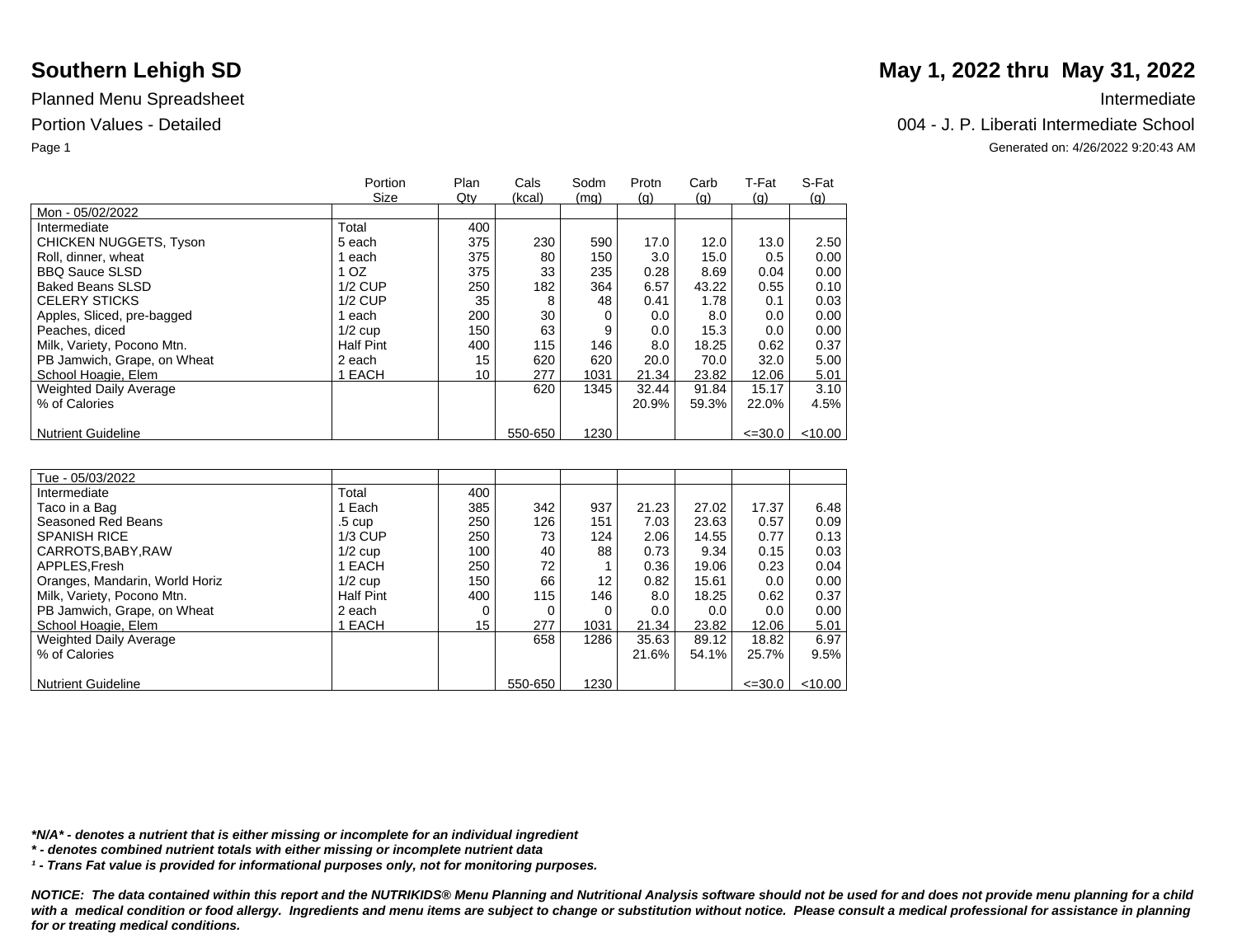## Planned Menu Spreadsheet **Intermediate** Intermediate

|                               | Portion   | Plan | Cals    | Sodm | Protn | Carb  | T-Fat       | S-Fat   |
|-------------------------------|-----------|------|---------|------|-------|-------|-------------|---------|
|                               | Size      | Qty  | (kcal)  | (mq) | (q)   | (q)   | (q)         | (q)     |
| Wed - 05/04/2022              |           |      |         |      |       |       |             |         |
| Intermediate                  | Total     | 400  |         |      |       |       |             |         |
| Ham&Cheese Croissant          | 1 EACH    | 385  | 346     | 1127 | 20.01 | 26.51 | 17.95       | 5.86    |
| CARROTS:frozen, boiled        | $1/2$ CUP | 250  | 27      | 43   | 0.42  | 5.64  | 0.5         | 0.09    |
| <b>CELERY STICKS</b>          | $1/2$ CUP | 35   | 8       | 48   | 0.41  | 1.78  | 0.1         | 0.03    |
| Apples, Sliced, pre-bagged    | each      | 200  | 30      |      | 0.0   | 8.0   | 0.0         | 0.00    |
| Peaches, diced                | $1/2$ cup | 150  | 63      | 9    | 0.0   | 15.3  | 0.0         | 0.00    |
| Milk, Variety, Pocono Mtn.    | Half Pint | 400  | 115     | 146  | 8.0   | 18.25 | 0.62        | 0.37    |
| PB Jamwich, Grape, on Wheat   | 2 each    |      |         |      | 0.0   | 0.0   | 0.0         | 0.00    |
| School Hoagie, Elem           | 1 EACH    | 15   | 277     | 1031 | 21.34 | 23.82 | 12.06       | 5.01    |
| <b>Weighted Daily Average</b> |           |      | 515     | 1304 | 28.36 | 58.08 | 18.68       | 6.26    |
| % of Calories                 |           |      |         |      | 22.0% | 45.1% | 32.7%       | 10.9%   |
|                               |           |      |         |      |       |       |             |         |
| <b>Nutrient Guideline</b>     |           |      | 550-650 | 1230 |       |       | $\leq 30.0$ | < 10.00 |

| Thu - 05/05/2022              |                  |                  |         |      |         |       |             |         |
|-------------------------------|------------------|------------------|---------|------|---------|-------|-------------|---------|
| Intermediate                  | Total            | 400              |         |      |         |       |             |         |
| Cheeseburger on bun           | each             | 375              | 326     | 657  | 24.53   | 25.01 | 14.06       | 6.03    |
| Ketchup, Red Gold packet      | 2 EACH           | 375              | 20      | 210  | $0.0\,$ | 6.0   | 0.0         | 0.00    |
| Fries, McCain 5/16"           | 4 oz             | 250              | 195     | 44   | 3.54    | 30.12 | 6.2         | 0.00    |
| <b>CELERY STICKS</b>          | $1/2$ CUP        | 35               | 8       | 48   | 0.41    | 1.78  | 0.1         | 0.03    |
| Apples, Sliced, pre-bagged    | each             | 200              | 30      | 0    | 0.0     | 8.0   | 0.0         | 0.00    |
| Peaches, diced                | $1/2$ cup        | 150 <sub>1</sub> | 63      | 9    | 0.0     | 15.3  | 0.0         | 0.00    |
| Milk, Variety, Pocono Mtn.    | <b>Half Pint</b> | 400              | 115     | 146  | 8.0     | 18.25 | 0.62        | 0.37    |
| PB Jamwich, Grape, on Wheat   | 2 each           | 15               | 620     | 620  | 20.0    | 70.0  | 32.0        | 5.00    |
| School Hoagie, Elem           | EACH             | 10               | 277     | 1031 | 21.34   | 23.82 | 12.06       | 5.01    |
| <b>Weighted Daily Average</b> |                  |                  | 630     | 1043 | 34.53   | 79.26 | 19.19       | 6.34    |
| % of Calories                 |                  |                  |         |      | 21.9%   | 50.3% | 27.4%       | 9.1%    |
|                               |                  |                  |         |      |         |       |             |         |
| <b>Nutrient Guideline</b>     |                  |                  | 550-650 | 1230 |         |       | $\leq 30.0$ | < 10.00 |

*\*N/A\* - denotes a nutrient that is either missing or incomplete for an individual ingredient*

*\* - denotes combined nutrient totals with either missing or incomplete nutrient data*

*¹ - Trans Fat value is provided for informational purposes only, not for monitoring purposes.*

*NOTICE: The data contained within this report and the NUTRIKIDS® Menu Planning and Nutritional Analysis software should not be used for and does not provide menu planning for a child*  with a medical condition or food allergy. Ingredients and menu items are subject to change or substitution without notice. Please consult a medical professional for assistance in planning *for or treating medical conditions.*

# **Southern Lehigh SD** May 1, 2022 thru May 31, 2022

### Portion Values - Detailed Chool and The Chool and The Chool and The Chool and The Chool and The Chool and The Chool and The Chool and The Chool and The Chool and The Chool and The Chool and The Chool and The Chool and The

Page 2 Generated on: 4/26/2022 9:20:44 AM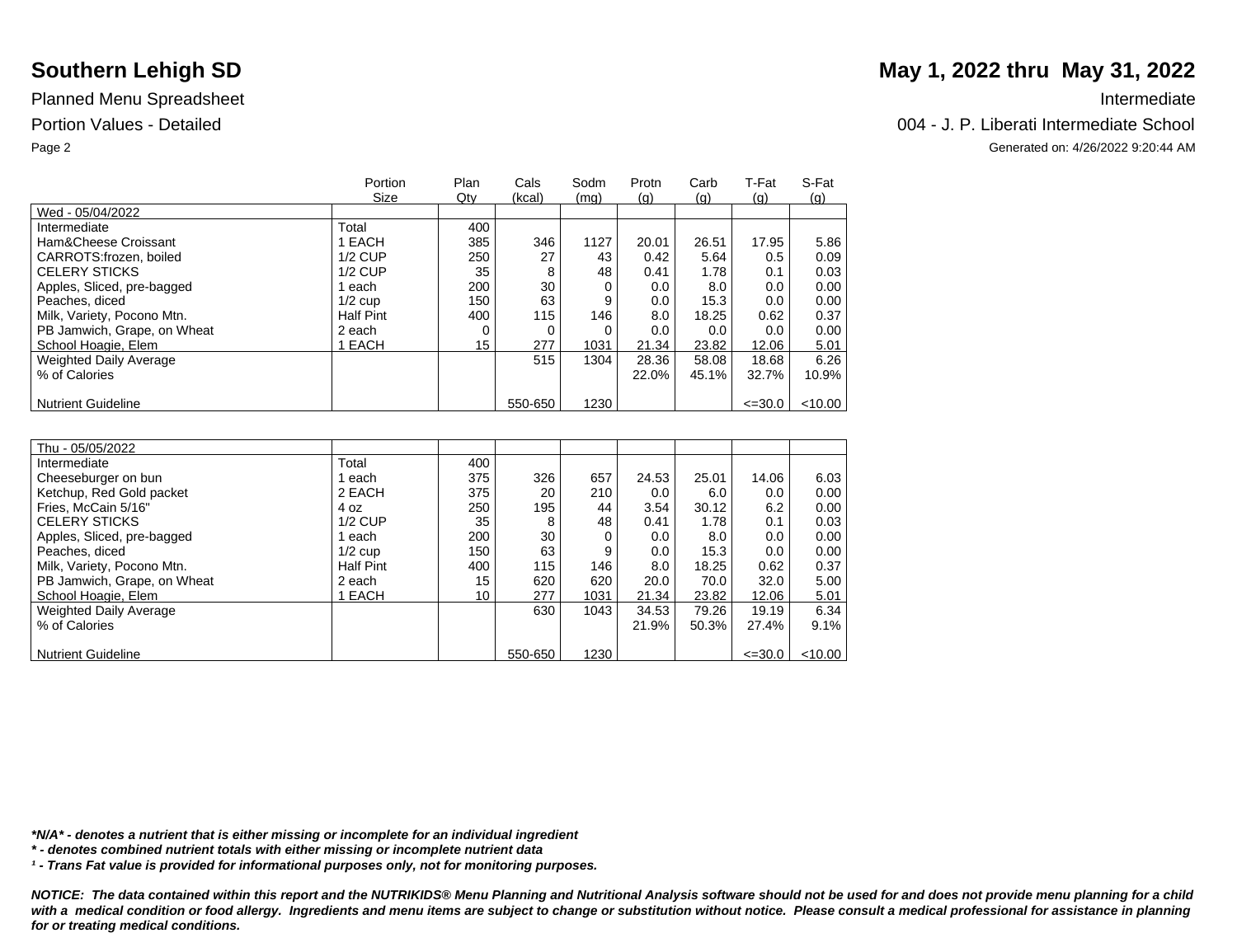|                                | Portion          | Plan | Cals    | Sodm | Protn | Carb  | T-Fat       | S-Fat      |
|--------------------------------|------------------|------|---------|------|-------|-------|-------------|------------|
|                                | Size             | Qty  | (kcal)  | (mq) | (q)   | (q)   | (q)         | <u>(g)</u> |
| Fri - 05/06/2022               |                  |      |         |      |       |       |             |            |
| Intermediate                   | Total            | 400  |         |      |       |       |             |            |
| Pizza, French Bread            | 1 EACH           | 375  | 370     | 820  | 16.0  | 41.0  | 14.0        | 3.00       |
| SALAD, TOSSED: no dressing     | 1 CUP            | 200  | 40      | 28   | 2.56  | 7.18  | 0.87        | 0.12       |
| Ranch, Dressing PC 12 G        | 1 EACH           | 200  | 67      | 100  | 0.2   | 0.7   | 7.0         | 1.10       |
| APPLES.Fresh                   | 1 EACH           | 175  | 72      |      | 0.36  | 19.06 | 0.23        | 0.04       |
| Oranges, Mandarin, World Horiz | $1/2$ cup        | 150  | 66      | 12   | 0.82  | 15.61 | 0.0         | 0.00       |
| CARROTS.BABY.RAW               | $1/2$ cup        | 40   | 40      | 88   | 0.73  | 9.34  | 0.15        | 0.03       |
| Milk, Variety, Pocono Mtn.     | <b>Half Pint</b> | 375  | 115     | 146  | 8.0   | 18.25 | 0.62        | 0.37       |
| PB Jamwich, Grape, on Wheat    | 2 each           |      | 620     | 620  | 20.0  | 70.0  | 32.0        | 5.00       |
| School Hoagie, Elem            | 1 EACH           | 20   | 277     | 1031 | 21.34 | 23.82 | 12.06       | 5.01       |
| <b>Weighted Daily Average</b>  |                  |      | 590     | 1044 | 25.74 | 76.68 | 18.77       | 4.11       |
| % of Calories                  |                  |      |         |      | 17.5% | 52.0% | 28.6%       | 6.3%       |
|                                |                  |      |         |      |       |       |             |            |
| <b>Nutrient Guideline</b>      |                  |      | 550-650 | 1230 |       |       | $\leq 30.0$ | $<$ 10.00  |

| Mon - 05/09/2022              |                  |     |         |          |       |       |             |           |
|-------------------------------|------------------|-----|---------|----------|-------|-------|-------------|-----------|
| Intermediate                  | Total            | 400 |         |          |       |       |             |           |
| Chicken, Popcorn Tyson        | <b>SERVING</b>   | 385 | 230     | 240      | 12.0  | 14.0  | 14.0        | 2.50      |
| Roll, dinner, wheat           | each             | 385 | 80      | 150      | 3.0   | 15.0  | 0.5         | 0.00      |
| <b>BBQ Sauce SLSD</b>         | 1 OZ             | 385 | 33      | 235      | 0.28  | 8.69  | 0.04        | 0.00      |
| CARROTS:frozen, boiled        | $1/2$ CUP        | 250 | 27      | 43       | 0.42  | 5.64  | 0.5         | 0.09      |
| <b>CELERY STICKS</b>          | $1/2$ CUP        | 35  | 8       | 48       | 0.41  | 1.78  | 0.1         | 0.03      |
| Apples, Sliced, pre-bagged    | each             | 200 | 30      | $\Omega$ | 0.0   | 8.0   | 0.0         | 0.00      |
| Peaches, diced                | $1/2$ cup        | 150 | 63      | 9        | 0.0   | 15.3  | 0.0         | 0.00      |
| Milk, Variety, Pocono Mtn.    | <b>Half Pint</b> | 400 | 115     | 146      | 8.0   | 18.25 | 0.62        | 0.37      |
| PB Jamwich, Grape, on Wheat   | 2 each           | 0   |         | 0        | 0.0   | 0.0   | 0.0         | 0.00      |
| School Hoagie, Elem           | 1 EACH           | 15  | 277     | 1031     | 21.34 | 23.82 | 12.06       | 5.01      |
| <b>Weighted Daily Average</b> |                  |     | 511     | 821      | 23.81 | 68.84 | 15.39       | 3.03      |
| % of Calories                 |                  |     |         |          | 18.6% | 53.8% | 27.1%       | 5.3%      |
|                               |                  |     |         |          |       |       |             |           |
| <b>Nutrient Guideline</b>     |                  |     | 550-650 | 1230     |       |       | $\leq 30.0$ | $<$ 10.00 |

*\*N/A\* - denotes a nutrient that is either missing or incomplete for an individual ingredient*

*\* - denotes combined nutrient totals with either missing or incomplete nutrient data*

*¹ - Trans Fat value is provided for informational purposes only, not for monitoring purposes.*

*NOTICE: The data contained within this report and the NUTRIKIDS® Menu Planning and Nutritional Analysis software should not be used for and does not provide menu planning for a child*  with a medical condition or food allergy. Ingredients and menu items are subject to change or substitution without notice. Please consult a medical professional for assistance in planning *for or treating medical conditions.*

# **Southern Lehigh SD** May 1, 2022 thru May 31, 2022

### Portion Values - Detailed 004 - J. P. Liberati Intermediate School

Page 3 Generated on: 4/26/2022 9:20:44 AM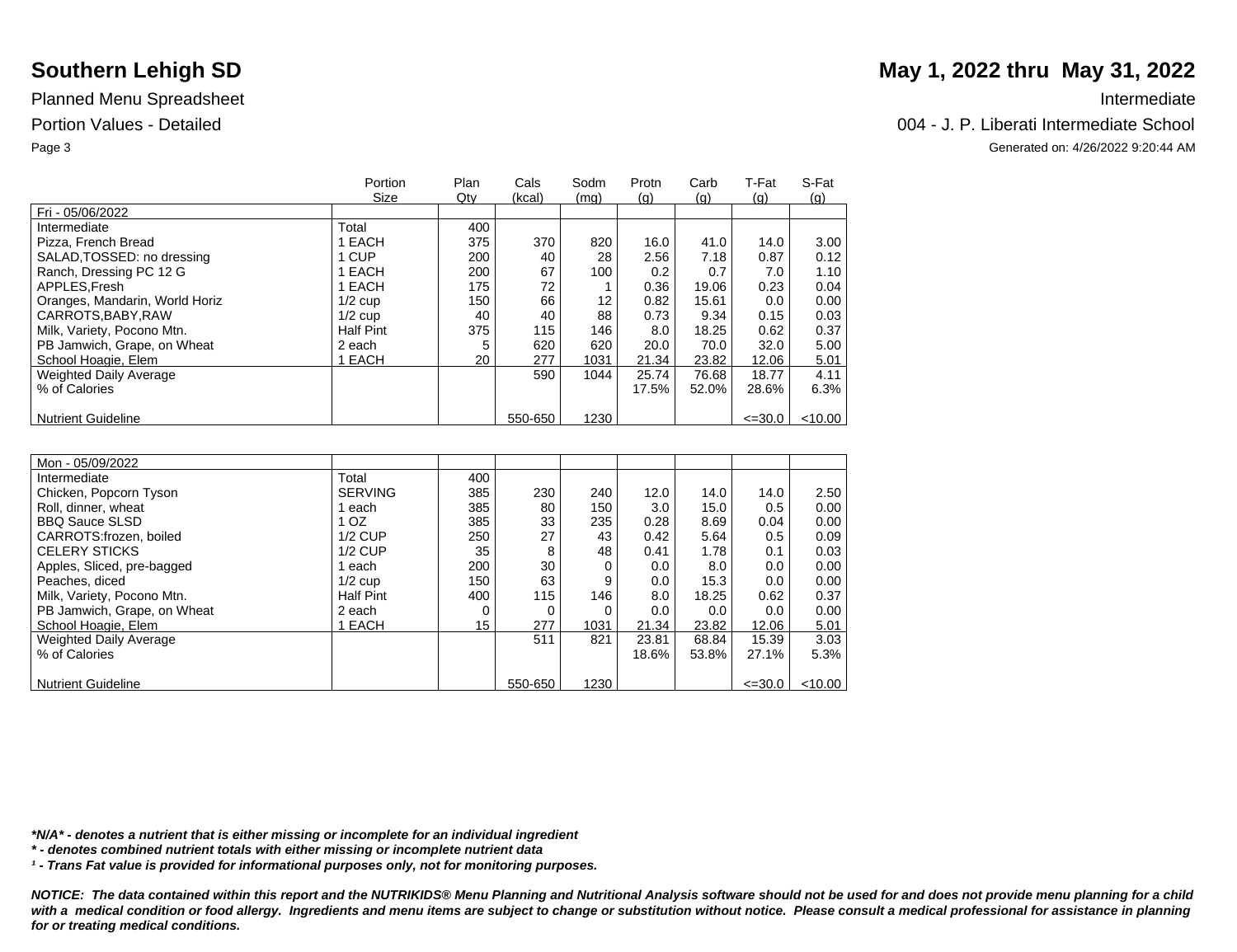|                               | Portion<br>Size  | Plan<br>Qty | Cals<br>(kcal) | Sodm<br>(mq) | Protn<br>(q) | Carb<br>(q) | T-Fat<br>(q) | S-Fat<br>(q) |
|-------------------------------|------------------|-------------|----------------|--------------|--------------|-------------|--------------|--------------|
| Tue - 05/10/2022              |                  |             |                |              |              |             |              |              |
| Intermediate                  | Total            | 400         |                |              |              |             |              |              |
| Corn Dogs, Mini               | 1 EACH           | 390         | 255            | 660          | 9.0          | 27.0        | 12.0         | 2.25         |
| <b>Baked Beans SLSD</b>       | $1/2$ CUP        | 390         | 182            | 364          | 6.57         | 43.22       | 0.55         | 0.10         |
| CARROTS, BABY, RAW            | $1/2$ cup        | 50          | 40             | 88           | 0.73         | 9.34        | 0.15         | 0.03         |
| <b>ORANGES</b>                | 1 EACH           | 200         | 62             | 0            | 1.23         | 15.39       | 0.16         | 0.02         |
| Peaches, diced                | $1/2$ cup        | 200         | 63             | 9            | 0.0          | 15.3        | 0.0          | 0.00         |
| Milk, Variety, Pocono Mtn.    | <b>Half Pint</b> | 400         | 115            | 146          | 8.0          | 18.25       | 0.62         | 0.37         |
| PB Jamwich, Grape, on Wheat   | 2 each           | 0           |                | $\Omega$     | 0.0          | 0.0         | 0.0          | 0.00         |
| School Hoagie, Elem           | 1 EACH           | 10          | 277            | 1031         | 21.34        | 23.82       | 12.06        | 5.01         |
| <b>Weighted Daily Average</b> |                  |             | 616            | 1186         | 24.42        | 103.83      | 13.26        | 2.80         |
| % of Calories                 |                  |             |                |              | 15.9%        | 67.5%       | 19.4%        | 4.1%         |
|                               |                  |             |                |              |              |             |              |              |
| <b>Nutrient Guideline</b>     |                  |             | 550-650        | 1230         |              |             | $\leq 30.0$  | $<$ 10.00    |

| Wed - 05/11/2022               |                  |     |         |                 |       |       |             |        |
|--------------------------------|------------------|-----|---------|-----------------|-------|-------|-------------|--------|
| Intermediate                   | Total            | 400 |         |                 |       |       |             |        |
| Eggo Mini Waffles              | Each             | 385 | 200     | 270             | 5.0   | 34.0  | 5.0         | 1.50   |
| Sausage Links - Performance    | 1 Each           | 385 | 190     | 270             | 6.0   | 0.0   | 19.0        | 6.00   |
| Potato, Crinkle Cut Govt       | 4 OZ             | 385 | 162     | 27              | 2.7   | 27.0  | 4.73        | 1.35   |
| <b>CELERY STICKS</b>           | $1/2$ CUP        | 25  | 8       | 48              | 0.41  | 1.78  | 0.1         | 0.03   |
| APPLES.Fresh                   | 1 EACH           | 250 | 72      |                 | 0.36  | 19.06 | 0.23        | 0.04   |
| Oranges, Mandarin, World Horiz | $1/2$ cup        | 150 | 66      | 12 <sup>2</sup> | 0.82  | 15.61 | 0.0         | 0.00   |
| Milk, Variety, Pocono Mtn.     | <b>Half Pint</b> | 400 | 115     | 146             | 8.0   | 18.25 | 0.62        | 0.37   |
| PB Jamwich, Grape, on Wheat    | 2 each           | 5   | 620     | 620             | 20.0  | 70.0  | 32.0        | 5.00   |
| School Hoagie, Elem            | <b>EACH</b>      | 10  | 277     | 1031            | 21.34 | 23.82 | 12.06       | 5.01   |
| <b>Weighted Daily Average</b>  |                  |     | 731     | 734             | 22.53 | 96.31 | 29.13       | 9.11   |
| % of Calories                  |                  |     |         |                 | 12.3% | 52.7% | 35.9%       | 11.2%  |
|                                |                  |     |         |                 |       |       |             |        |
| <b>Nutrient Guideline</b>      |                  |     | 550-650 | 1230            |       |       | $\leq 30.0$ | <10.00 |

*\*N/A\* - denotes a nutrient that is either missing or incomplete for an individual ingredient*

*\* - denotes combined nutrient totals with either missing or incomplete nutrient data*

*¹ - Trans Fat value is provided for informational purposes only, not for monitoring purposes.*

*NOTICE: The data contained within this report and the NUTRIKIDS® Menu Planning and Nutritional Analysis software should not be used for and does not provide menu planning for a child*  with a medical condition or food allergy. Ingredients and menu items are subject to change or substitution without notice. Please consult a medical professional for assistance in planning *for or treating medical conditions.*

# **Southern Lehigh SD** May 1, 2022 thru May 31, 2022

### Portion Values - Detailed Chool and The Chool and The Chool and The Chool and The Chool and The Chool and The Chool and The Chool and The Chool and The Chool and The Chool and The Chool and The Chool and The Chool and The

Page 4 Generated on: 4/26/2022 9:20:44 AM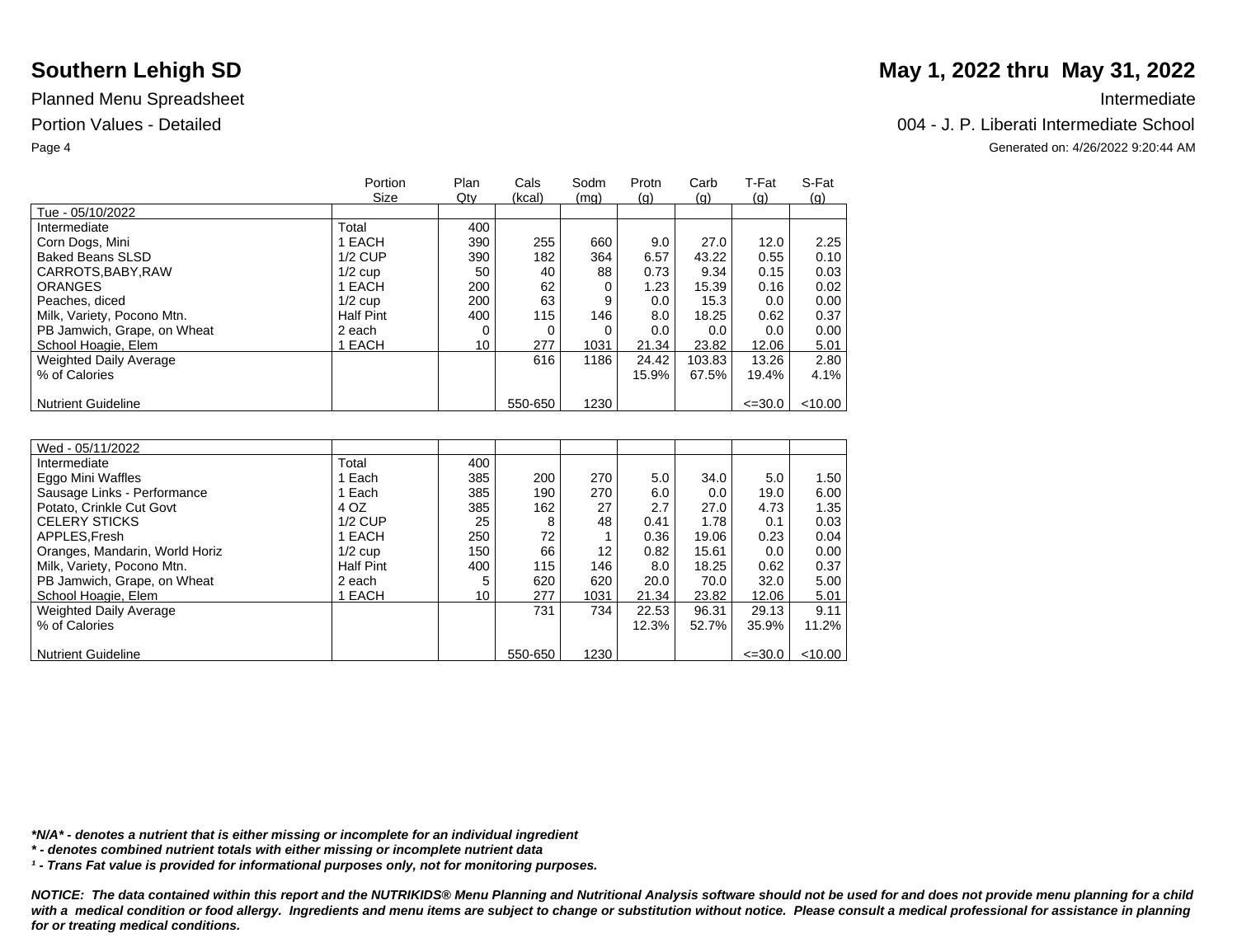|                                | Portion<br>Size  | Plan<br>Qty | Cals<br>(kcal) | Sodm     | Protn | Carb  | T-Fat       | S-Fat   |
|--------------------------------|------------------|-------------|----------------|----------|-------|-------|-------------|---------|
| Thu - 05/12/2022               |                  |             |                | (mq)     | (q)   | (q)   | (q)         | (q)     |
| Intermediate                   | Total            | 400         |                |          |       |       |             |         |
| Sweet and Sour Chicken Unbread | 1 EACH           | 390         | 301            | 408      | 21.48 | 36.85 | 6.69        | 3.29    |
| BROCCOLI: frozen, boiled       | $1/2$ cup        | 390         | 26             | 10       | 2.85  | 4.92  | 0.11        | 0.02    |
| CARROTS, BABY, RAW             | $1/2$ cup        | 50          | 40             | 88       | 0.73  | 9.34  | 0.15        | 0.03    |
| <b>ORANGES</b>                 | 1 EACH           | 200         | 62             | $\Omega$ | 1.23  | 15.39 | 0.16        | 0.02    |
| Peaches, diced                 | $1/2$ cup        | 200         | 63             | 9        | 0.0   | 15.3  | 0.0         | 0.00    |
| Milk, Variety, Pocono Mtn.     | <b>Half Pint</b> | 400         | 115            | 146      | 8.0   | 18.25 | 0.62        | 0.37    |
| PB Jamwich, Grape, on Wheat    | 2 each           |             |                | $\Omega$ | 0.0   | 0.0   | 0.0         | 0.00    |
| School Hoagie, Elem            | 1 EACH           | 10          | 277            | 1031     | 21.34 | 23.82 | 12.06       | 5.01    |
| <b>Weighted Daily Average</b>  |                  |             | 508            | 596      | 32.96 | 76.09 | 7.65        | 3.74    |
| % of Calories                  |                  |             |                |          | 25.9% | 59.9% | 13.6%       | 6.6%    |
|                                |                  |             |                |          |       |       |             |         |
| <b>Nutrient Guideline</b>      |                  |             | 550-650        | 1230     |       |       | $\leq 30.0$ | < 10.00 |

| Fri - 05/13/2022                   |                  |     |         |      |       |       |             |         |
|------------------------------------|------------------|-----|---------|------|-------|-------|-------------|---------|
| Intermediate                       | Total            | 400 |         |      |       |       |             |         |
| Pizza, Big Daddy                   | 1 EACH           | 375 | 470     | 730  | 23.98 | 53.97 | 17.99       | 8.99    |
| <b>GREEN BEANS: frozen, boiled</b> | $1/2$ CUP        | 200 | 19      |      | 1.01  | 4.35  | 0.11        | 0.03    |
| APPLES, Fresh                      | 1 EACH           | 175 | 72      |      | 0.36  | 19.06 | 0.23        | 0.04    |
| Oranges, Mandarin, World Horiz     | $1/2$ cup        | 150 | 66      | 12   | 0.82  | 15.61 | 0.0         | 0.00    |
| CARROTS, BABY, RAW                 | $1/2$ cup        | 40  | 40      | 88   | 0.73  | 9.34  | 0.15        | 0.03    |
| Milk, Variety, Pocono Mtn.         | <b>Half Pint</b> | 375 | 115     | 146  | 8.0   | 18.25 | 0.62        | 0.37    |
| PB Jamwich, Grape, on Wheat        | 2 each           | 5   | 620     | 620  | 20.0  | 70.0  | 32.0        | 5.00    |
| School Hoagie, Elem                | I EACH           | 20  | 277     | 1031 | 21.34 | 23.82 | 12.06       | 5.01    |
| Weighted Daily Average             |                  |     | 639     | 895  | 32.34 | 87.07 | 18.63       | 9.13    |
| % of Calories                      |                  |     |         |      | 20.2% | 54.5% | 26.2%       | 12.9%   |
|                                    |                  |     |         |      |       |       |             |         |
| <b>Nutrient Guideline</b>          |                  |     | 550-650 | 1230 |       |       | $\leq 30.0$ | < 10.00 |

### *\*N/A\* - denotes a nutrient that is either missing or incomplete for an individual ingredient*

*\* - denotes combined nutrient totals with either missing or incomplete nutrient data*

*¹ - Trans Fat value is provided for informational purposes only, not for monitoring purposes.*

*NOTICE: The data contained within this report and the NUTRIKIDS® Menu Planning and Nutritional Analysis software should not be used for and does not provide menu planning for a child*  with a medical condition or food allergy. Ingredients and menu items are subject to change or substitution without notice. Please consult a medical professional for assistance in planning *for or treating medical conditions.*

# **Southern Lehigh SD** May 1, 2022 thru May 31, 2022

### Portion Values - Detailed Chool and The Chool and The Chool and The Chool and The Chool and The Chool and The Chool and The Chool and The Chool and The Chool and The Chool and The Chool and The Chool and The Chool and The

Page 5 Generated on: 4/26/2022 9:20:44 AM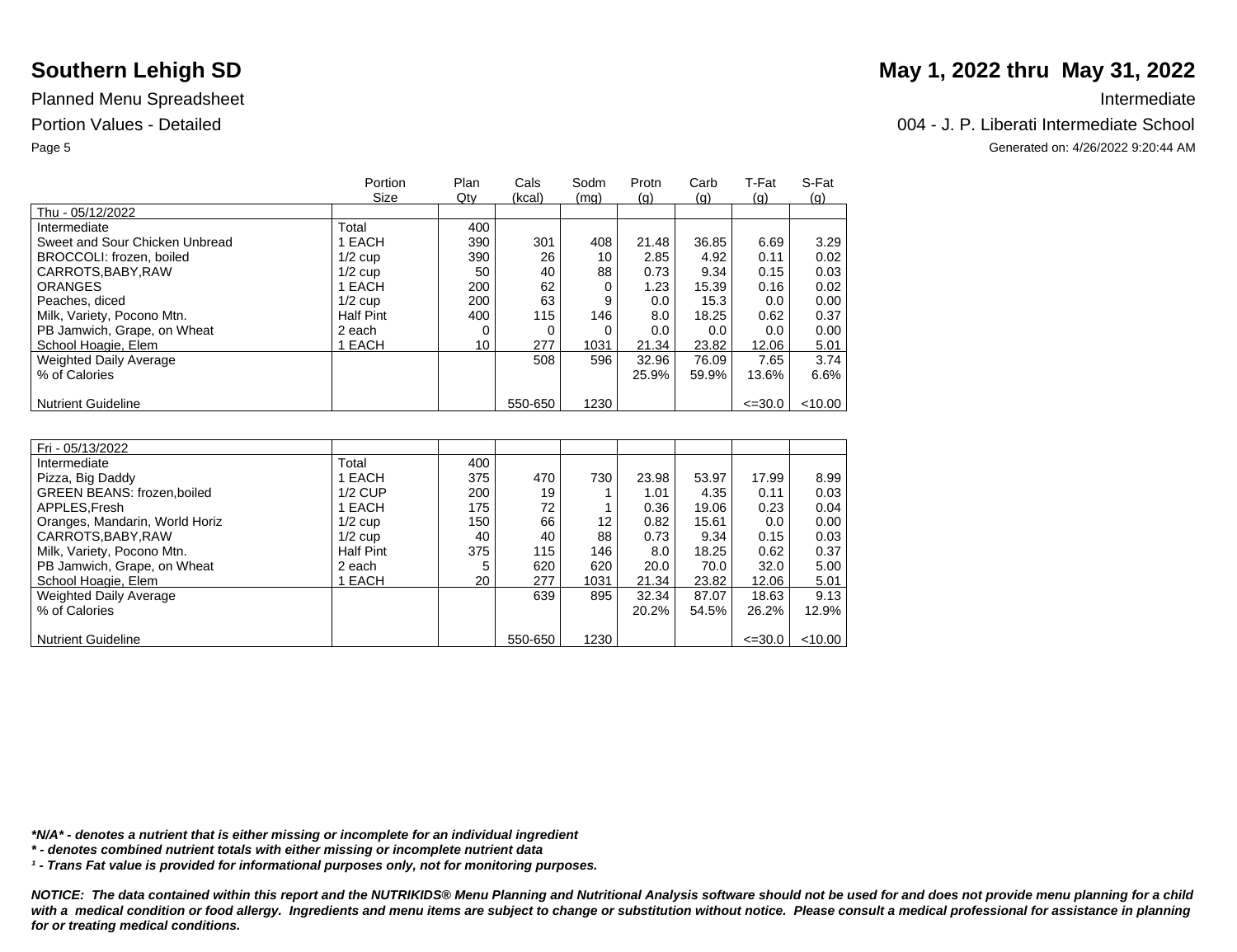|                                | Portion          | Plan | Cals    | Sodm | Protn | Carb  | T-Fat       | S-Fat      |
|--------------------------------|------------------|------|---------|------|-------|-------|-------------|------------|
|                                | Size             | Qty  | (kcal)  | (mq) | (q)   | (q)   | (q)         | <u>(g)</u> |
| Mon - 05/16/2022               |                  |      |         |      |       |       |             |            |
| Intermediate                   | Total            | 400  |         |      |       |       |             |            |
| French Toast Sticks WG         | EACH             | 375  | 233     | 308  | 4.5   | 32.25 | 9.75        | 2.25       |
| Syrup cup, reduced calorie     | each             | 375  | 50      |      | 0.0   | 13.0  | 0.0         | 0.00       |
| Sausage Links - Performance    | 1 Each           | 375  | 190     | 270  | 6.0   | 0.0   | 19.0        | 6.00       |
| Potato. Tator Tots             | <b>SERVING</b>   | 400  | 130     | 310  | 2.0   | 17.0  | 6.0         | 1.00       |
| <b>CELERY STICKS</b>           | $1/2$ CUP        | 25   | 8       | 48   | 0.41  | 1.78  | 0.1         | 0.03       |
| APPLES.Fresh                   | 1 EACH           | 275  | 72      |      | 0.36  | 19.06 | 0.23        | 0.04       |
| Oranges, Mandarin, World Horiz | $1/2$ cup        | 150  | 66      | 12   | 0.82  | 15.61 | 0.0         | 0.00       |
| Milk, Variety, Pocono Mtn.     | <b>Half Pint</b> | 400  | 115     | 146  | 8.0   | 18.25 | 0.62        | 0.37       |
| PB Jamwich, Grape, on Wheat    | 2 each           | 15   | 620     | 620  | 20.0  | 70.0  | 32.0        | 5.00       |
| School Hoagie, Elem            | 1 EACH           | 10   | 277     | 1031 | 21.34 | 23.82 | 12.06       | 5.01       |
| <b>Weighted Daily Average</b>  |                  |      | 793     | 1055 | 21.71 | 99.96 | 35.25       | 9.45       |
| % of Calories                  |                  |      |         |      | 11.0% | 50.4% | 40.0%       | 10.7%      |
|                                |                  |      |         |      |       |       |             |            |
| <b>Nutrient Guideline</b>      |                  |      | 550-650 | 1230 |       |       | $\leq 30.0$ | $<$ 10.00  |

| Tue - 05/17/2022              |                  |     |         |      |       |       |             |           |
|-------------------------------|------------------|-----|---------|------|-------|-------|-------------|-----------|
| Intermediate                  | Total            | 400 |         |      |       |       |             |           |
| CHICKEN, Tenders, Tyson       | 3 each           | 375 | 260     | 390  | 15.0  | 16.0  | 14.0        | 2.50      |
| Roll, dinner, wheat           | each             | 375 | 80      | 150  | 3.0   | 15.0  | 0.5         | 0.00      |
| <b>BBQ Sauce SLSD</b>         | 1 OZ             | 375 | 33      | 235  | 0.28  | 8.69  | 0.04        | 0.00      |
| CARROTS: frozen, boiled       | $1/2$ CUP        | 250 | 27      | 43   | 0.42  | 5.64  | 0.5         | 0.09      |
| <b>CELERY STICKS</b>          | $1/2$ CUP        | 35  | 8       | 48   | 0.41  | 1.78  | 0.1         | 0.03      |
| Apples, Sliced, pre-bagged    | each             | 200 | 30      |      | 0.0   | 8.0   | 0.0         | 0.00      |
| Peaches, diced                | $1/2$ cup        | 150 | 63      | 9    | 0.0   | 15.3  | 0.0         | 0.00      |
| Milk, Variety, Pocono Mtn.    | <b>Half Pint</b> | 400 | 115     | 146  | 8.0   | 18.25 | 0.62        | 0.37      |
| PB Jamwich, Grape, on Wheat   | 2 each           | 15  | 620     | 620  | 20.0  | 70.0  | 32.0        | 5.00      |
| School Hoagie, Elem           | EACH             | 10  | 277     | 1031 | 21.34 | 23.82 | 12.06       | 5.01      |
| <b>Weighted Daily Average</b> |                  |     | 551     | 957  | 26.72 | 72.10 | 16.08       | 3.09      |
| % of Calories                 |                  |     |         |      | 19.4% | 52.4% | 26.3%       | 5.1%      |
|                               |                  |     |         |      |       |       |             |           |
| <b>Nutrient Guideline</b>     |                  |     | 550-650 | 1230 |       |       | $\leq 30.0$ | $<$ 10.00 |

*\*N/A\* - denotes a nutrient that is either missing or incomplete for an individual ingredient*

*\* - denotes combined nutrient totals with either missing or incomplete nutrient data*

*¹ - Trans Fat value is provided for informational purposes only, not for monitoring purposes.*

*NOTICE: The data contained within this report and the NUTRIKIDS® Menu Planning and Nutritional Analysis software should not be used for and does not provide menu planning for a child*  with a medical condition or food allergy. Ingredients and menu items are subject to change or substitution without notice. Please consult a medical professional for assistance in planning *for or treating medical conditions.*

# **Southern Lehigh SD** May 1, 2022 thru May 31, 2022

### Portion Values - Detailed 004 - J. P. Liberati Intermediate School

Page 6 Generated on: 4/26/2022 9:20:44 AM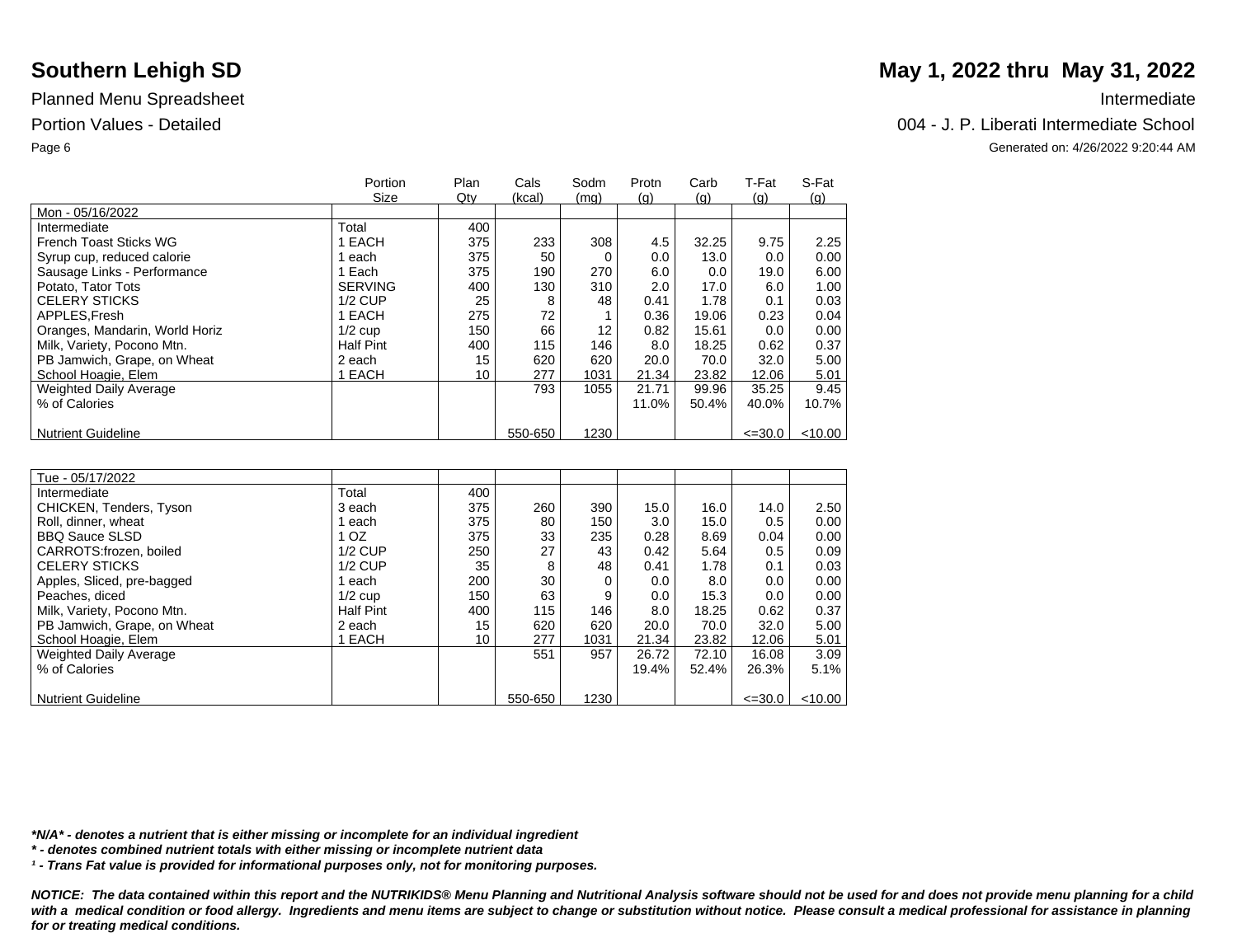|                               | Portion<br>Size | Plan<br>Qty | Cals<br>(kcal) | Sodm<br>(mq) | Protn<br><u>(g)</u> | Carb<br>(q) | T-Fat<br>(q) | S-Fat<br>(q) |
|-------------------------------|-----------------|-------------|----------------|--------------|---------------------|-------------|--------------|--------------|
| Wed - 05/18/2022              |                 |             |                |              |                     |             |              |              |
| Intermediate                  | Total           | 400         |                |              |                     |             |              |              |
| Breadsticks w/ Meatsauce Elem | each            | 385         | 448            | 970          | 17.64               | 45.8        | 21.25        | 6.24         |
| BROCCOLI: frozen, boiled      | $1/2$ cup       | 385         | 26             | 10           | 2.85                | 4.92        | 0.11         | 0.02         |
| CARROTS, BABY, RAW            | $1/2$ cup       | 40          | 40             | 88           | 0.73                | 9.34        | 0.15         | 0.03         |
| <b>BANANAS</b>                | 1 EACH          | 150         | 105            |              | 1.29                | 26.95       | 0.39         | 0.13         |
| PEARS: canned, light syrup    | $1/2$ CUP       | 250         | 72             | 6            | 0.24                | 19.04       | 0.04         | 0.00         |
| Milk, Variety, Pocono Mtn.    | Half Pint       | 400         | 115            | 146          | 8.0                 | 18.25       | 0.62         | 0.37         |
| PB Jamwich, Grape, on Wheat   | 2 each          |             | 620            | 620          | 20.0                | 70.0        | 32.0         | 5.00         |
| School Hoagie, Elem           | EACH            | 10          | 277            | 1031         | 21.34               | 23.82       | 12.06        | 5.01         |
| Weighted Daily Average        |                 |             | 674            | 1136         | 29.21               | 91.48       | 22.07        | 6.64         |
| % of Calories                 |                 |             |                |              | 17.3%               | 54.3%       | 29.5%        | 8.9%         |
|                               |                 |             |                |              |                     |             |              |              |
| <b>Nutrient Guideline</b>     |                 |             | 550-650        | 1230         |                     |             | $\leq 30.0$  | < 10.00      |

| Thu - 05/19/2022               |                  |     |         |                   |               |       |             |           |
|--------------------------------|------------------|-----|---------|-------------------|---------------|-------|-------------|-----------|
| Intermediate                   | Total            | 400 |         |                   |               |       |             |           |
| Turkey & Cheese on Hamburg Bun | EACH             | 375 | 267     | 982               | 23.99         | 25.23 | 8.76        | 3.33      |
| Chips, Lays, Regular           | <b>SERVING</b>   | 375 | 80      | 85                | 1.0           | 7.5   | 5.0         | 0.75      |
| Mayonnaise, packet             | 1 EACH           | 375 | 88      | 62                | 0.2           | 0.4   | 9.5         | 1.50      |
| CARROTS, BABY, RAW             | $1/2$ cup        | 400 | 40      | 88                | 0.73          | 9.34  | 0.15        | 0.03      |
| Ranch, Dressing PC 12 G        | EACH             | 400 | 67      | 100               | $0.2^{\circ}$ | 0.7   | 7.0         | 1.10      |
| <b>CELERY STICKS</b>           | $1/2$ CUP        | 25  | 8       | 48                | 0.41          | 1.78  | 0.1         | 0.03      |
| APPLES.Fresh                   | EACH             | 275 | 72      |                   | 0.36          | 19.06 | 0.23        | 0.04      |
| Oranges, Mandarin, World Horiz | $1/2$ cup        | 150 | 66      | $12 \overline{ }$ | 0.82          | 15.61 | 0.0         | 0.00      |
| Milk, Variety, Pocono Mtn.     | <b>Half Pint</b> | 400 | 115     | 146               | 8.0           | 18.25 | 0.62        | 0.37      |
| PB Jamwich, Grape, on Wheat    | 2 each           | 15  | 620     | 620               | 20.0          | 70.0  | 32.0        | 5.00      |
| School Hoagie, Elem            | EACH             | 10  | 277     | 1031              | 21.34         | 23.82 | 12.06       | 5.01      |
| <b>Weighted Daily Average</b>  |                  |     | 734     | 1451              | 34.41         | 81.64 | 31.25       | 7.08      |
| % of Calories                  |                  |     |         |                   | 18.8%         | 44.5% | 38.3%       | $8.7\%$   |
|                                |                  |     |         |                   |               |       |             |           |
| <b>Nutrient Guideline</b>      |                  |     | 550-650 | 1230              |               |       | $\leq 30.0$ | $<$ 10.00 |

*\*N/A\* - denotes a nutrient that is either missing or incomplete for an individual ingredient*

*\* - denotes combined nutrient totals with either missing or incomplete nutrient data*

*¹ - Trans Fat value is provided for informational purposes only, not for monitoring purposes.*

*NOTICE: The data contained within this report and the NUTRIKIDS® Menu Planning and Nutritional Analysis software should not be used for and does not provide menu planning for a child*  with a medical condition or food allergy. Ingredients and menu items are subject to change or substitution without notice. Please consult a medical professional for assistance in planning *for or treating medical conditions.*

# **Southern Lehigh SD** May 1, 2022 thru May 31, 2022

### Portion Values - Detailed 004 - J. P. Liberati Intermediate School

Page 7 Generated on: 4/26/2022 9:20:44 AM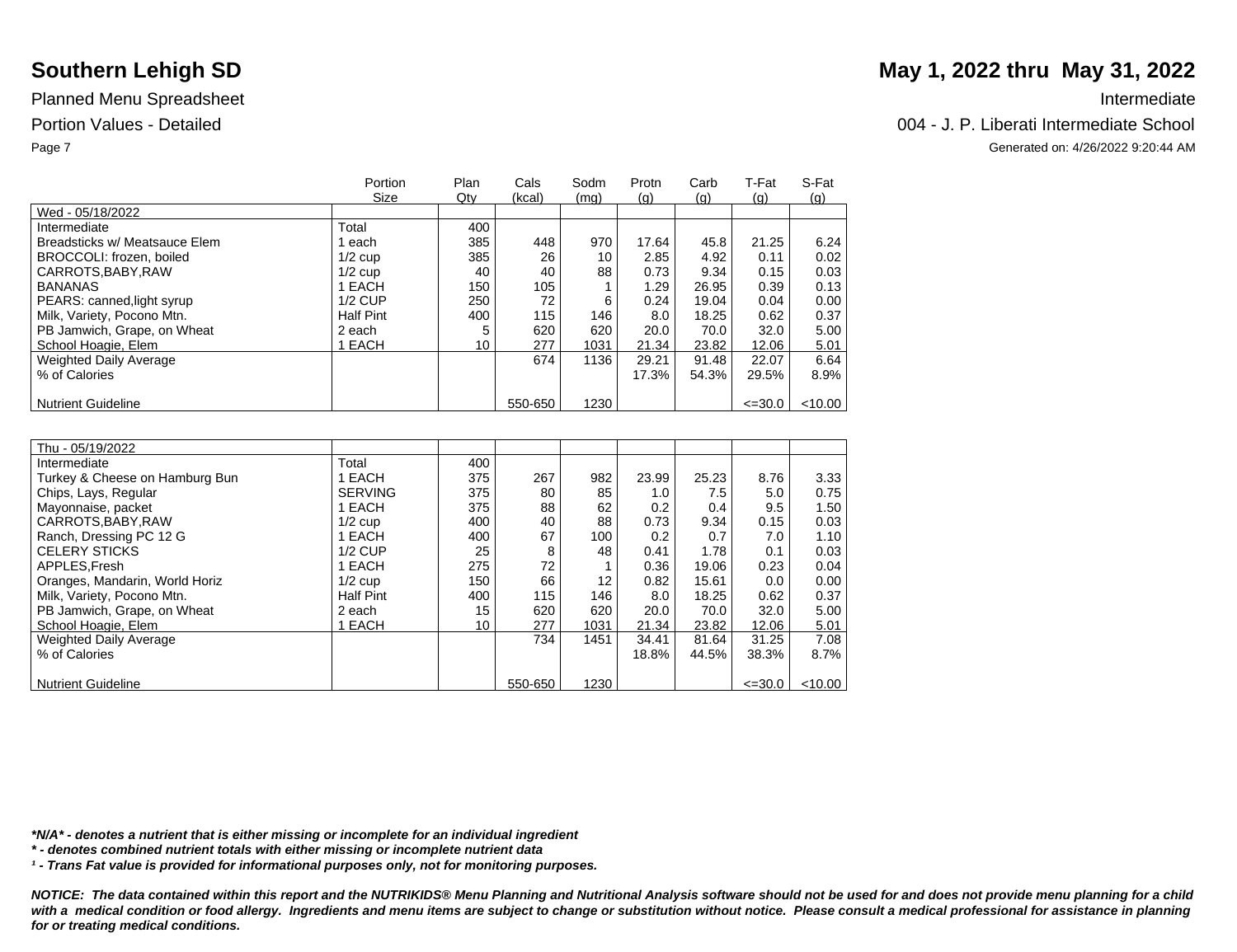|                                | Portion          | Plan | Cals    | Sodm | Protn | Carb  | T-Fat       | S-Fat      |
|--------------------------------|------------------|------|---------|------|-------|-------|-------------|------------|
|                                | Size             | Qty  | (kcal)  | (mq) | (q)   | (q)   | (q)         | <u>(g)</u> |
| Fri - 05/20/2022               |                  |      |         |      |       |       |             |            |
| Intermediate                   | Total            | 400  |         |      |       |       |             |            |
| Pizza, 5" Round                | I EACH           | 375  | 390     | 660  | 20.0  | 47.0  | 14.0        | 6.00       |
| SALAD, TOSSED: no dressing     | 1 CUP            | 200  | 40      | 28   | 2.56  | 7.18  | 0.87        | 0.12       |
| Ranch, Dressing PC 12 G        | EACH             | 200  | 67      | 100  | 0.2   | 0.7   | 7.0         | 1.10       |
| APPLES.Fresh                   | I EACH           | 175  | 72      |      | 0.36  | 19.06 | 0.23        | 0.04       |
| Oranges, Mandarin, World Horiz | $1/2$ cup        | 150  | 66      | 12   | 0.82  | 15.61 | 0.0         | 0.00       |
| CARROTS.BABY.RAW               | $1/2$ cup        | 40   | 40      | 88   | 0.73  | 9.34  | 0.15        | 0.03       |
| Milk, Variety, Pocono Mtn.     | <b>Half Pint</b> | 375  | 115     | 146  | 8.0   | 18.25 | 0.62        | 0.37       |
| PB Jamwich, Grape, on Wheat    | 2 each           | 5    | 620     | 620  | 20.0  | 70.0  | 32.0        | 5.00       |
| School Hoagie, Elem            | <b>EACH</b>      | 20   | 277     | 1031 | 21.34 | 23.82 | 12.06       | 5.01       |
| <b>Weighted Daily Average</b>  |                  |      | 608     | 894  | 29.49 | 82.30 | 18.77       | 6.92       |
| % of Calories                  |                  |      |         |      | 19.4% | 54.1% | 27.8%       | 10.2%      |
|                                |                  |      |         |      |       |       |             |            |
| <b>Nutrient Guideline</b>      |                  |      | 550-650 | 1230 |       |       | $\leq 30.0$ | $<$ 10.00  |

| Mon - 05/23/2022            |                  |     |         |      |       |       |             |           |
|-----------------------------|------------------|-----|---------|------|-------|-------|-------------|-----------|
| Intermediate                | Total            | 400 |         |      |       |       |             |           |
| Chicken Patty Sandwich      | EACH             | 390 | 350     | 820  | 24.0  | 33.0  | 14.5        | 2.50      |
| <b>Baked Beans SLSD</b>     | $1/2$ CUP        | 150 | 182     | 364  | 6.57  | 43.22 | 0.55        | 0.10      |
| CARROTS, BABY, RAW          | $1/2$ cup        | 200 | 40      | 88   | 0.73  | 9.34  | 0.15        | 0.03      |
| <b>ORANGES</b>              | 1 EACH           | 200 | 62      | 0    | 1.23  | 15.39 | 0.16        | 0.02      |
| Peaches, diced              | $1/2$ cup        | 200 | 63      | 9    | 0.0   | 15.3  | 0.0         | 0.00      |
| Milk, Variety, Pocono Mtn.  | <b>Half Pint</b> | 400 | 115     | 146  | 8.0   | 18.25 | 0.62        | 0.37      |
| PB Jamwich, Grape, on Wheat | 2 each           |     | 0       | 0    | 0.0   | 0.0   | 0.0         | 0.00      |
| School Hoagie, Elem         | EACH             | 10  | 277     | 1031 | 21.34 | 23.82 | 12.06       | 5.01      |
| Weighted Daily Average      |                  |     | 614     | 1157 | 35.37 | 87.25 | 15.42       | 3.00      |
| % of Calories               |                  |     |         |      | 23.1% | 56.9% | 22.6%       | 4.4%      |
|                             |                  |     |         |      |       |       |             |           |
| <b>Nutrient Guideline</b>   |                  |     | 550-650 | 1230 |       |       | $\leq 30.0$ | $<$ 10.00 |

*\*N/A\* - denotes a nutrient that is either missing or incomplete for an individual ingredient*

*\* - denotes combined nutrient totals with either missing or incomplete nutrient data*

*¹ - Trans Fat value is provided for informational purposes only, not for monitoring purposes.*

*NOTICE: The data contained within this report and the NUTRIKIDS® Menu Planning and Nutritional Analysis software should not be used for and does not provide menu planning for a child*  with a medical condition or food allergy. Ingredients and menu items are subject to change or substitution without notice. Please consult a medical professional for assistance in planning *for or treating medical conditions.*

# **Southern Lehigh SD** May 1, 2022 thru May 31, 2022

### Portion Values - Detailed 004 - J. P. Liberati Intermediate School

Page 8 Generated on: 4/26/2022 9:20:44 AM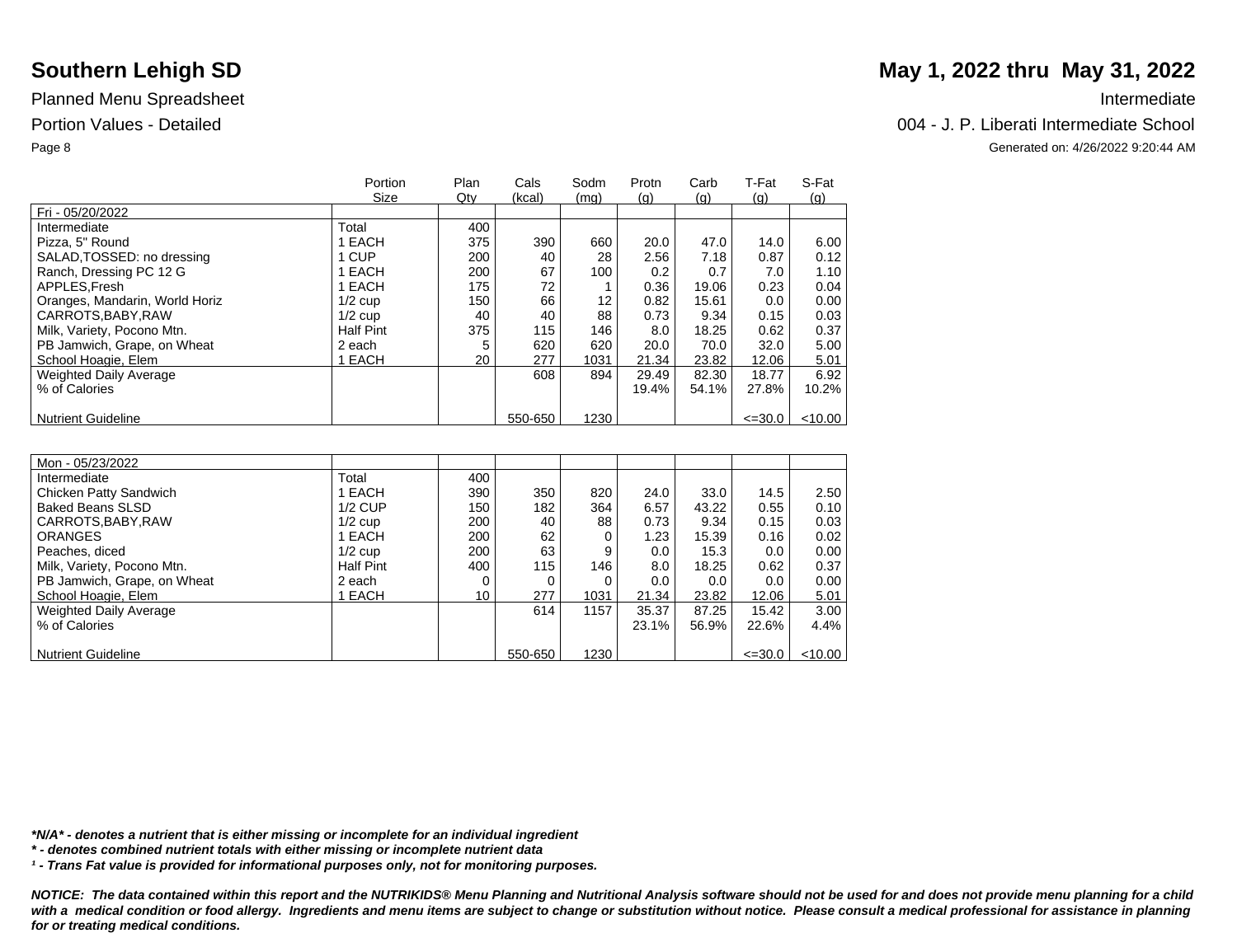|                                | Portion          | Plan | Cals    | Sodm | Protn | Carb   | T-Fat       | S-Fat      |
|--------------------------------|------------------|------|---------|------|-------|--------|-------------|------------|
|                                | Size             | Qty  | (kcal)  | (mq) | (q)   | (q)    | (q)         | <u>(g)</u> |
| Tue - 05/24/2022               |                  |      |         |      |       |        |             |            |
| Intermediate                   | Total            | 400  |         |      |       |        |             |            |
| Dutch Waffle                   | each             | 385  | 300     | 350  | 4.0   | 43.0   | 13.0        | 3.00       |
| Syrup cup, reduced calorie     | each             | 385  | 50      |      | 0.0   | 13.0   | 0.0         | 0.00       |
| Sausage Links - Performance    | 1 Each           | 385  | 190     | 270  | 6.0   | 0.0    | 19.0        | 6.00       |
| Potato, Crinkle Cut Govt       | 4 OZ             | 385  | 162     | 27   | 2.7   | 27.0   | 4.73        | 1.35       |
| <b>CELERY STICKS</b>           | $1/2$ CUP        | 25   | 8       | 48   | 0.41  | 1.78   | 0.1         | 0.03       |
| APPLES.Fresh                   | 1 EACH           | 250  | 72      |      | 0.36  | 19.06  | 0.23        | 0.04       |
| Oranges, Mandarin, World Horiz | $1/2$ cup        | 150  | 66      | 12   | 0.82  | 15.61  | 0.0         | 0.00       |
| Milk, Variety, Pocono Mtn.     | <b>Half Pint</b> | 400  | 115     | 146  | 8.0   | 18.25  | 0.62        | 0.37       |
| PB Jamwich, Grape, on Wheat    | 2 each           |      | 620     | 620  | 20.0  | 70.0   | 32.0        | 5.00       |
| School Hoagie, Elem            | 1 EACH           | 10   | 277     | 1031 | 21.34 | 23.82  | 12.06       | 5.01       |
| <b>Weighted Daily Average</b>  |                  |      | 875     | 811  | 21.56 | 117.48 | 36.83       | 10.55      |
| % of Calories                  |                  |      |         |      | 9.9%  | 53.7%  | 37.9%       | 10.8%      |
|                                |                  |      |         |      |       |        |             |            |
| <b>Nutrient Guideline</b>      |                  |      | 550-650 | 1230 |       |        | $\leq 30.0$ | $<$ 10.00  |

| Wed - 05/25/2022               |                  |     |         |      |       |       |             |           |
|--------------------------------|------------------|-----|---------|------|-------|-------|-------------|-----------|
| Intermediate                   | Total            | 400 |         |      |       |       |             |           |
| Totchos Grande w/ Beef         | 1 EACH           | 385 | 301     | 768  | 19.71 | 25.24 | 13.71       | 4.46      |
| CARROTS: frozen, boiled        | $1/2$ CUP        | 300 | 27      | 43   | 0.42  | 5.64  | 0.5         | 0.09      |
| Salsa, Redpack                 | .25 CUP          | 300 | 36      | 277  | 0.91  | 4.99  | 1.36        | 0.45      |
| CARROTS, BABY, RAW             | $1/2$ cup        | 100 | 40      | 88   | 0.73  | 9.34  | 0.15        | 0.03      |
| APPLES.Fresh                   | 1 EACH           | 250 | 72      |      | 0.36  | 19.06 | 0.23        | 0.04      |
| Oranges, Mandarin, World Horiz | $1/2$ cup        | 150 | 66      | 12   | 0.82  | 15.61 | 0.0         | 0.00      |
| Milk, Variety, Pocono Mtn.     | <b>Half Pint</b> | 400 | 115     | 146  | 8.0   | 18.25 | 0.62        | 0.37      |
| PB Jamwich, Grape, on Wheat    | 2 each           | 0   | 0       |      | 0.0   | 0.0   | 0.0         | 0.00      |
| School Hoagie, Elem            | 1 EACH           | 15  | 277     | 1031 | 21.34 | 23.82 | 12.06       | 5.01      |
| <b>Weighted Daily Average</b>  |                  |     | 542     | 1191 | 29.48 | 71.51 | 15.85       | 5.29      |
| % of Calories                  |                  |     |         |      | 21.7% | 52.7% | 26.3%       | 8.8%      |
|                                |                  |     |         |      |       |       |             |           |
| <b>Nutrient Guideline</b>      |                  |     | 550-650 | 1230 |       |       | $\leq 30.0$ | $<$ 10.00 |

*\*N/A\* - denotes a nutrient that is either missing or incomplete for an individual ingredient*

*\* - denotes combined nutrient totals with either missing or incomplete nutrient data*

*¹ - Trans Fat value is provided for informational purposes only, not for monitoring purposes.*

*NOTICE: The data contained within this report and the NUTRIKIDS® Menu Planning and Nutritional Analysis software should not be used for and does not provide menu planning for a child*  with a medical condition or food allergy. Ingredients and menu items are subject to change or substitution without notice. Please consult a medical professional for assistance in planning *for or treating medical conditions.*

# **Southern Lehigh SD** May 1, 2022 thru May 31, 2022

### Portion Values - Detailed 004 - J. P. Liberati Intermediate School

Page 9 Generated on: 4/26/2022 9:20:44 AM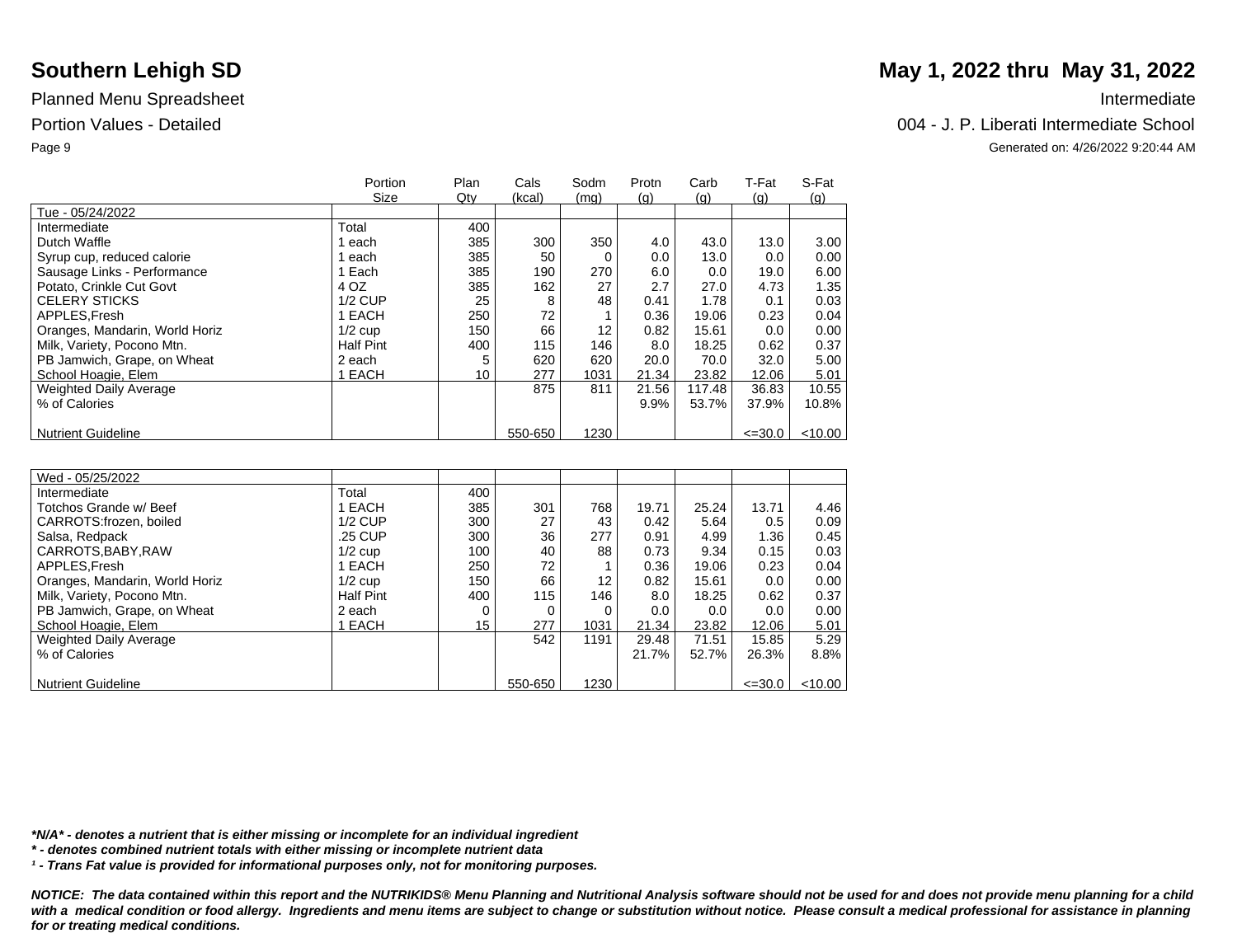|                                | Portion<br>Size | Plan<br>Qty | Cals<br>(kcal) | Sodm<br>(mq) | Protn<br>(q) | Carb<br>(q) | T-Fat<br>(q) | S-Fat<br><u>(g)</u> |
|--------------------------------|-----------------|-------------|----------------|--------------|--------------|-------------|--------------|---------------------|
| Thu - 05/26/2022               |                 |             |                |              |              |             |              |                     |
| Intermediate                   | Total           | 400         |                |              |              |             |              |                     |
| Meatball Sub                   | each            | 375         | 335            | 647          | 19.6         | 41.34       | 9.72         | 3.52                |
| BROCCOLI: frozen, boiled       | $1/2$ cup       | 200         | 26             | 10           | 2.85         | 4.92        | 0.11         | 0.02                |
| APPLES.Fresh                   | 1 EACH          | 175         | 72             |              | 0.36         | 19.06       | 0.23         | 0.04                |
| Oranges, Mandarin, World Horiz | $1/2$ cup       | 150         | 66             | 12           | 0.82         | 15.61       | 0.0          | 0.00                |
| CARROTS, BABY, RAW             | $1/2$ cup       | 40          | 40             | 88           | 0.73         | 9.34        | 0.15         | 0.03                |
| Milk, Variety, Pocono Mtn.     | Half Pint       | 375         | 115            | 146          | 8.0          | 18.25       | 0.62         | 0.37                |
| PB Jamwich, Grape, on Wheat    | 2 each          |             | 620            | 620          | 20.0         | 70.0        | 32.0         | 5.00                |
| School Hoagie, Elem            | <b>EACH</b>     | 20          | 277            | 1031         | 21.34        | 23.82       | 12.06        | 5.01                |
| Weighted Daily Average         |                 |             | 516            | 822          | 29.16        | 75.52       | 10.87        | 3.99                |
| % of Calories                  |                 |             |                |              | 22.6%        | 58.5%       | 19.0%        | 7.0%                |
|                                |                 |             |                |              |              |             |              |                     |
| <b>Nutrient Guideline</b>      |                 |             | 550-650        | 1230         |              |             | $\leq 30.0$  | < 10.00             |

| Fri - 05/27/2022                  |                  |     |         |                   |       |       |             |         |
|-----------------------------------|------------------|-----|---------|-------------------|-------|-------|-------------|---------|
| Intermediate                      | Total            | 400 |         |                   |       |       |             |         |
| Pizza, Big Daddy                  | EACH             | 375 | 470     | 730               | 23.98 | 53.97 | 17.99       | 8.99    |
| <b>GREEN BEANS: frozen,boiled</b> | $1/2$ CUP        | 200 | 19      |                   | 1.01  | 4.35  | 0.11        | 0.03    |
| APPLES, Fresh                     | 1 EACH           | 175 | 72      |                   | 0.36  | 19.06 | 0.23        | 0.04    |
| Oranges, Mandarin, World Horiz    | $1/2$ cup        | 150 | 66      | $12 \overline{ }$ | 0.82  | 15.61 | 0.0         | 0.00    |
| CARROTS, BABY, RAW                | $1/2$ cup        | 40  | 40      | 88                | 0.73  | 9.34  | 0.15        | 0.03    |
| Milk, Variety, Pocono Mtn.        | <b>Half Pint</b> | 375 | 115     | 146               | 8.0   | 18.25 | 0.62        | 0.37    |
| PB Jamwich, Grape, on Wheat       | 2 each           | 5   | 620     | 620               | 20.0  | 70.0  | 32.0        | 5.00    |
| School Hoagie, Elem               | EACH             | 20  | 277     | 1031              | 21.34 | 23.82 | 12.06       | 5.01    |
| <b>Weighted Daily Average</b>     |                  |     | 639     | 895               | 32.34 | 87.07 | 18.63       | 9.13    |
| % of Calories                     |                  |     |         |                   | 20.2% | 54.5% | 26.2%       | 12.9%   |
|                                   |                  |     |         |                   |       |       |             |         |
| <b>Nutrient Guideline</b>         |                  |     | 550-650 | 1230              |       |       | $\leq 30.0$ | < 10.00 |

| Mon - 05/30/2022          |                |         |      |         |         |             |           |
|---------------------------|----------------|---------|------|---------|---------|-------------|-----------|
| Intermediate              | Total          |         |      |         |         |             |           |
| NO SCHOOL TODAY           | <b>SERVING</b> |         |      | 0.0     | 0.0     | 0.0         | 0.00      |
| Weighted Daily Average    |                |         |      | 0.00    | 0.00    | 0.00        | 0.00      |
| % of Calories             |                |         |      | $0.0\%$ | $0.0\%$ | $0.0\%$     | $0.0\%$   |
|                           |                |         |      |         |         |             |           |
| <b>Nutrient Guideline</b> |                | 550-650 | 1230 |         |         | $\leq 30.0$ | $<$ 10.00 |

*\*N/A\* - denotes a nutrient that is either missing or incomplete for an individual ingredient*

*\* - denotes combined nutrient totals with either missing or incomplete nutrient data*

*¹ - Trans Fat value is provided for informational purposes only, not for monitoring purposes.*

*NOTICE: The data contained within this report and the NUTRIKIDS® Menu Planning and Nutritional Analysis software should not be used for and does not provide menu planning for a child*  with a medical condition or food allergy. Ingredients and menu items are subject to change or substitution without notice. Please consult a medical professional for assistance in planning *for or treating medical conditions.*

# **Southern Lehigh SD** May 1, 2022 thru May 31, 2022

### Portion Values - Detailed Chool and The Chool and The Chool and The Chool and The Chool and The Chool and The Chool and The Chool and The Chool and The Chool and The Chool and The Chool and The Chool and The Chool and The

Page 10 Generated on: 4/26/2022 9:20:44 AM